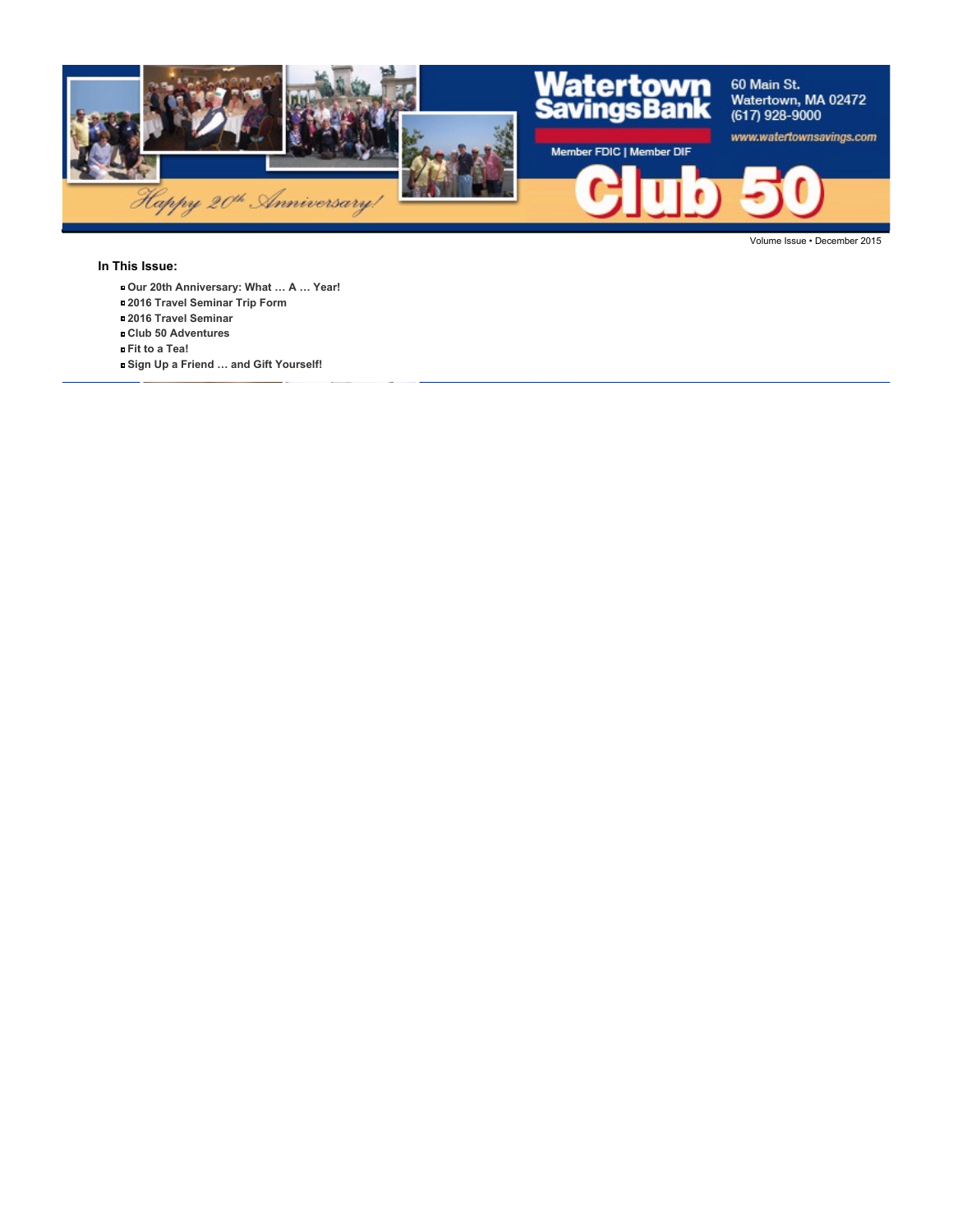

## **The Latest**

**Our 20th Anniversary: What … A … Year!**



*(Our new Club 50 favorite, Livingston Taylor, with the ladies who wrote the Club 50-themed lyrics to "On the Road Again": left to right, Andrea Goldstein, Peggy Anderson, Sharon Lacasse, and Martha Rotondi)*

There is not enough space here for all of the thank yous that Karen and I would like to express to each of you for such a remarkable year!

Club 50's 20th anniversary topped our expectations in so many ways:

- Trips: We were very ambitious this year, scheduling more trips than we normally do, including the Rose Parade; in fact, we're off to Southern California in less than two weeks!<br>We're so blessed that most of the trips sold
- 
- 
- 

So thank you for all of the adventures, the laughs, and the camaraderie – and we can't wait to do it all again next year!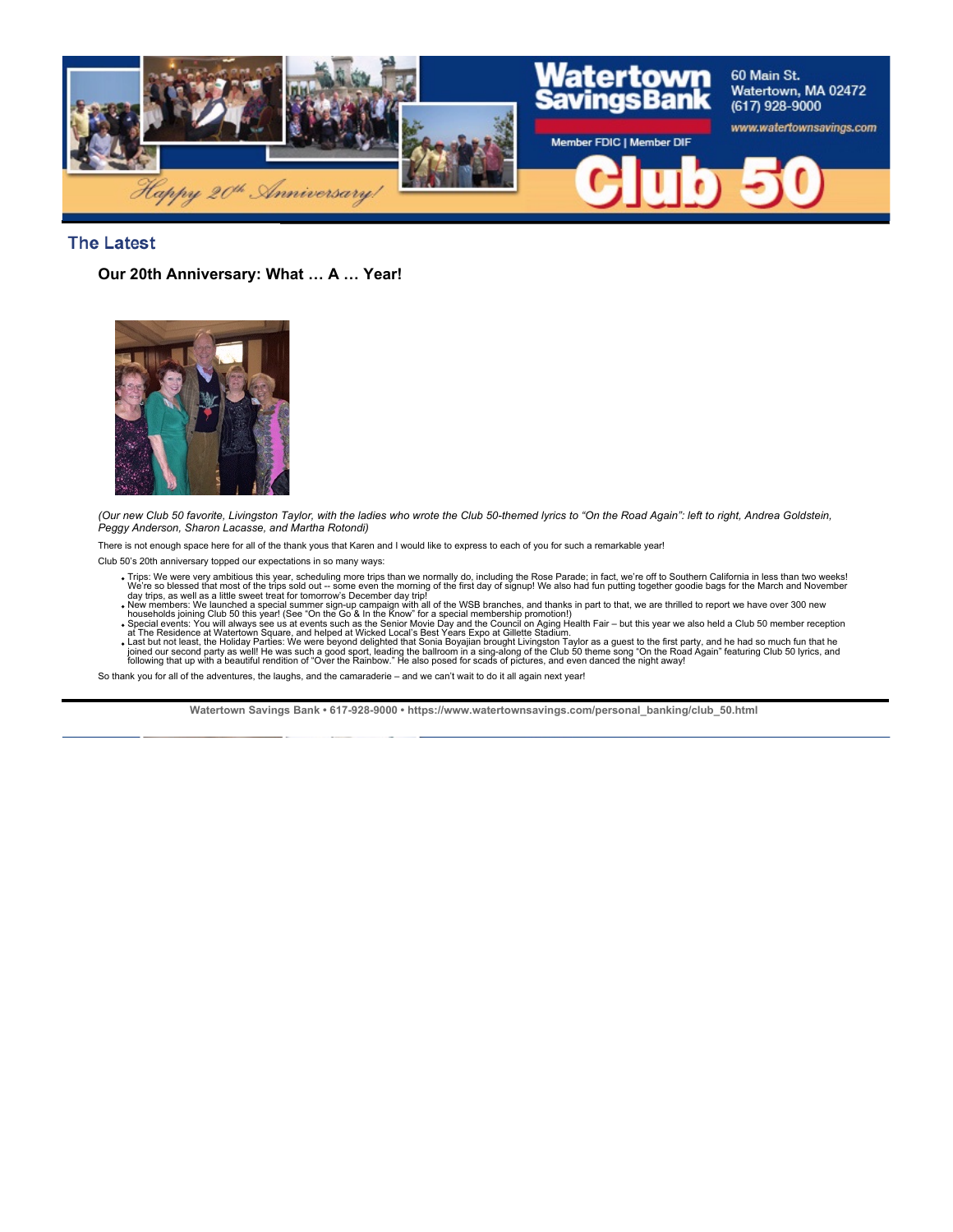

# **2016 Travel Seminar Trip Form**

| <b>RESERVATION FORM: Travel Seminar 2016</b><br>5 p.m. Thursday, January 28<br><b>American Legion Post 440</b><br>295 California Street, Newton                                                                               |                                                                                                                                                                                                                                | Reserve your Seminar seat before January 21!<br>(We will contact you in case of adverse weather.) |
|-------------------------------------------------------------------------------------------------------------------------------------------------------------------------------------------------------------------------------|--------------------------------------------------------------------------------------------------------------------------------------------------------------------------------------------------------------------------------|---------------------------------------------------------------------------------------------------|
| Please reserve a space for _______________ people at the Club 50 Travel Seminar on Thursday, January 28                                                                                                                       |                                                                                                                                                                                                                                |                                                                                                   |
| Name: Name: Name: Name: Name: Name: Name: Name: Name: Name: Name: Name: Name: Name: Name: Name: Name: Name: Name: Name: Name: Name: Name: Name: Name: Name: Name: Name: Name: Name: Name: Name: Name: Name: Name: Name: Name: |                                                                                                                                                                                                                                |                                                                                                   |
|                                                                                                                                                                                                                               |                                                                                                                                                                                                                                |                                                                                                   |
|                                                                                                                                                                                                                               |                                                                                                                                                                                                                                |                                                                                                   |
|                                                                                                                                                                                                                               | Email: Email: All and the state of the state of the state of the state of the state of the state of the state of the state of the state of the state of the state of the state of the state of the state of the state of the s |                                                                                                   |
| Return to:                                                                                                                                                                                                                    | <b>WATERTOWN SAVINGS BANK</b><br>ATT: CLUB 50<br><b>60 MAIN STREET</b><br>WATERTOWN MA 02472                                                                                                                                   | Or call: 617 928 2337<br>Or email: kcondor@watertownsavings.com                                   |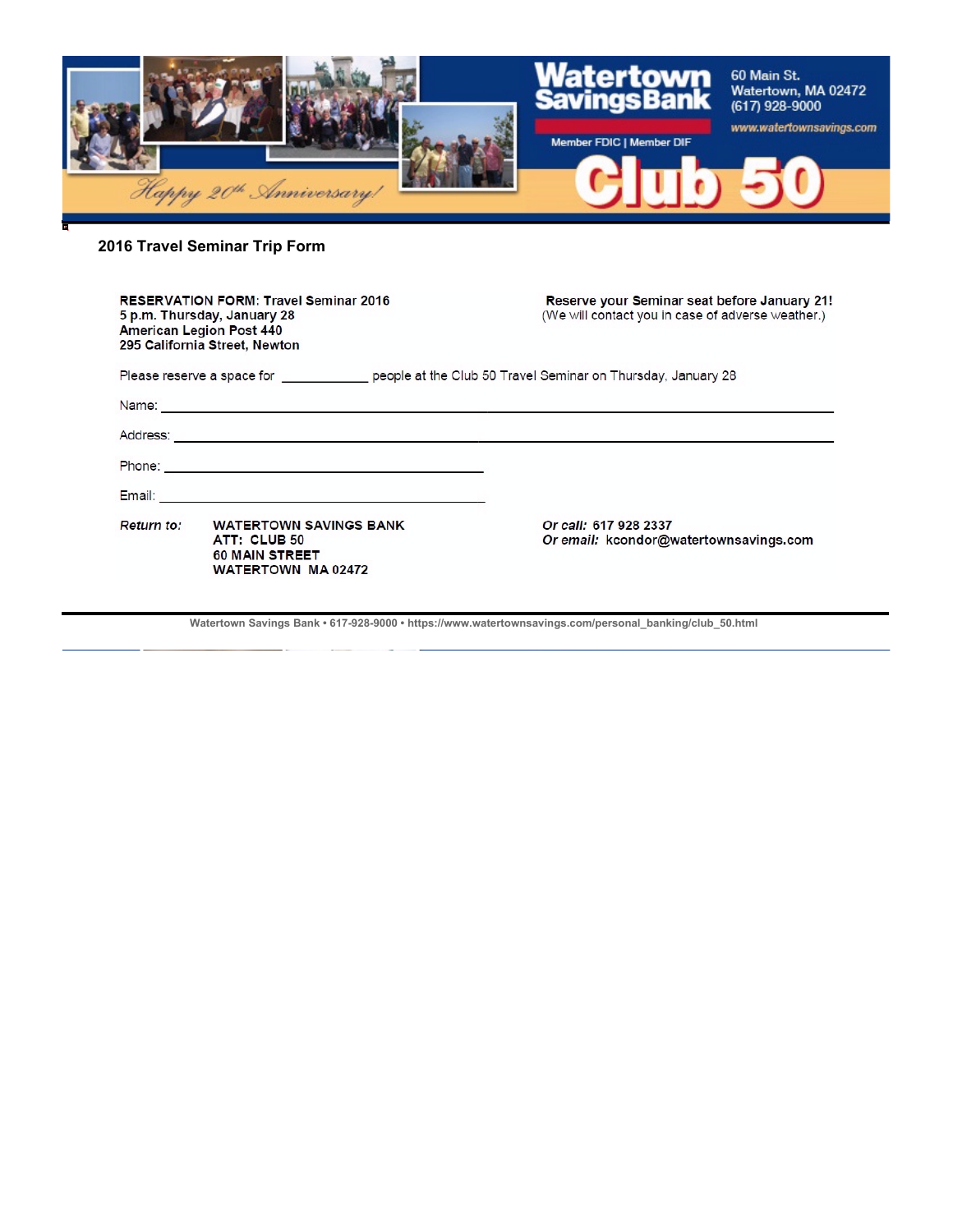

## **Club 50 Opportunities**

### **2016 Travel Seminar**

Date: 5 p.m. **Thursday, January 28 American Legion Post 440 295 California Street, Newton, MA**

Please RSVP by Thursday, January 21

Join us for an overview of all of our trips for 2016 … including the special presentation and sign up for our **Northern Italy Tour September 19-30.**

ltaly is always in the Top 3 of our customer surveys, so it's time go to back! We will be traveling with Durgan Travel: Their specialty is Italy, as many of you know from our Grand Tour<br>of Italy in 2008 and Sicily in 2010.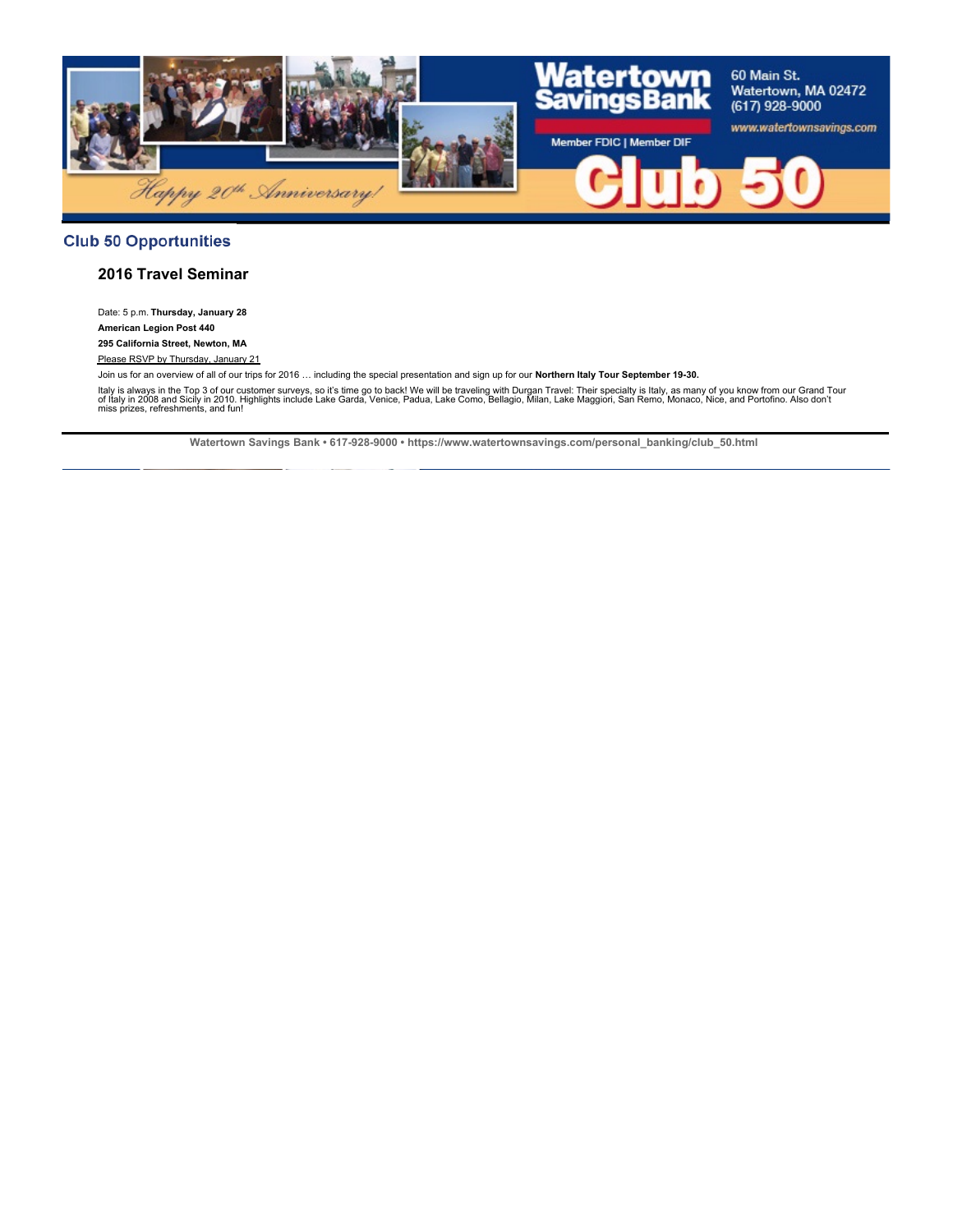

#### **Club 50 Adventures**

**Holiday Pops, Symphony Hall in Boston** Friday, December 18

**Southern California New Year's Celebration** December 29-January 3

**Hawaiian Adventure** March 30-April 9, 2016

**Northern Italy Tour**

September 19-30, 2016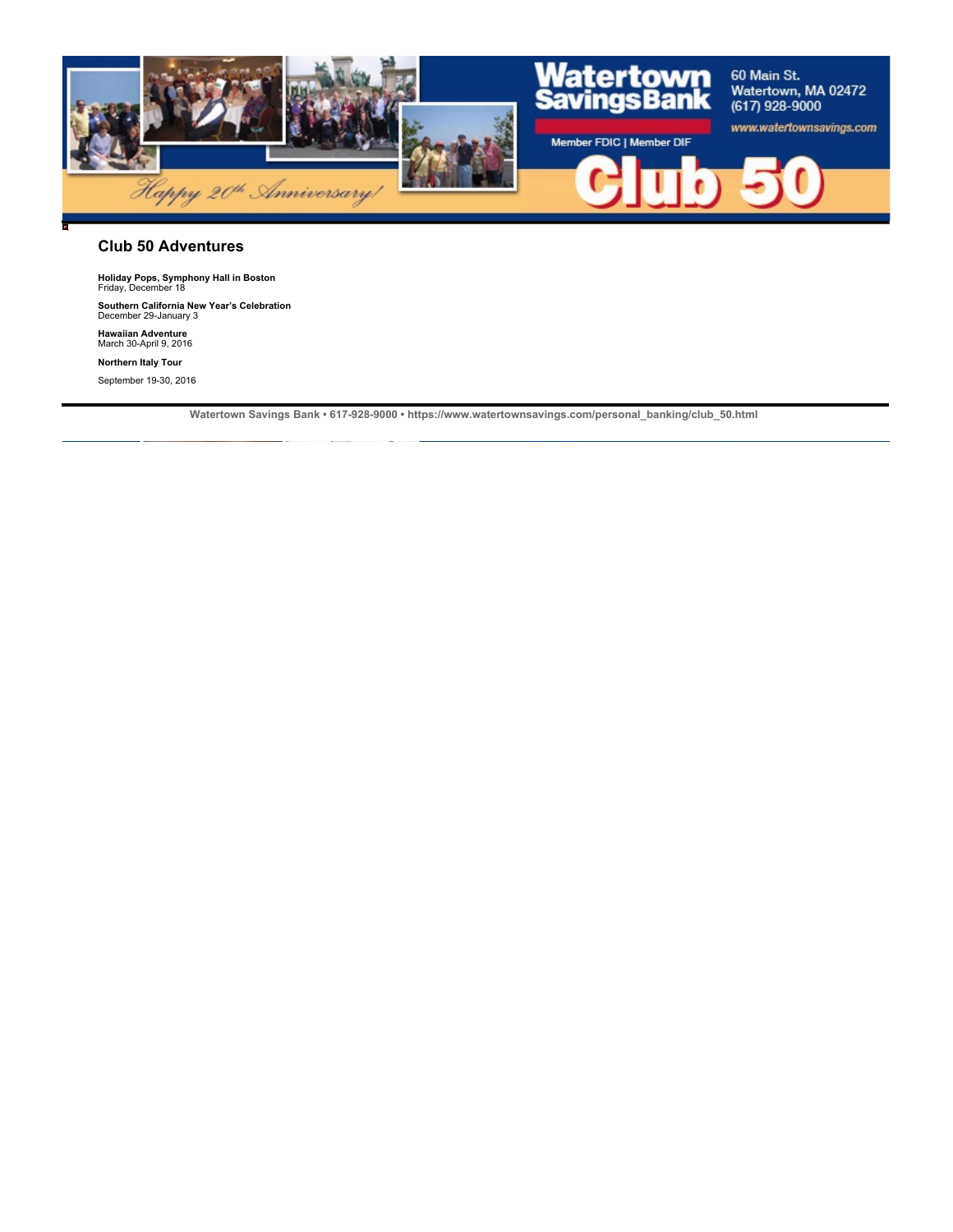

## **Featured Photo**

## **Fit to a Tea!**

Thanks to all of you brave souls who joined us on our sold-out **Mystery Trip** -- we can now reveal all! The rain cleared up in plenty of time for us to enjoy a nice sunny day in<br>downtown Boston. First up: The Did South Mee

Are you sensing a theme? The finale was High Tea at The Taj. Quite lovely! We even saw a few Boston celebrities there: Billy Costa and Jenny Johnson from NESN's *Dining*<br>*Playbook*, who were filming a promotional spot outs Want to see more Club 50 photos of our Mystery Trip, along with other trips we took this year? Just click on WSB Photo Album in red on the left or find us on Facebook at Watertown Savings Bank-Massachusetts!